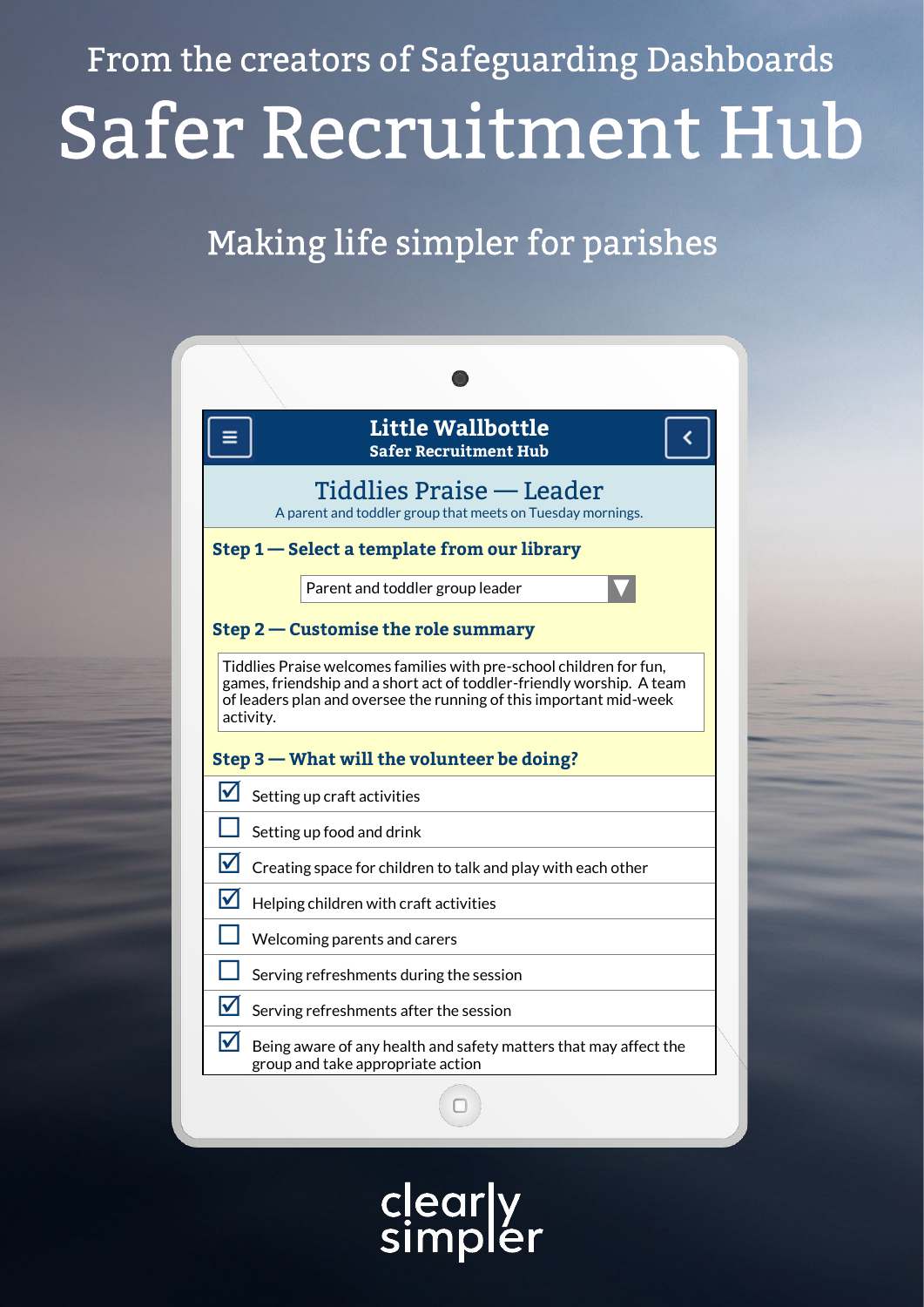# From the creators of Safeguarding Dashboards **Safer Recruitment Hub**

'Safer recruitment' is an essential part of the Church of England's approach to safeguarding. The House of Bishops first published safer recruitment guidance in 2015 (and revised it in 2016). That original guidance has been replaced with new *[Safer Recruitment and People Management Guidance](https://www.churchofengland.org/safeguarding/safeguarding-e-manual/safer-recruitment-and-people-management-guidance)*, which must be fully implemented by January 2022.

To help parishes with the implementation of this new guidance, the creators of *[Safeguarding Dashboards](https://www.safeguardingdashboards.org.uk/about/)* are developing a *Safer Recruitment Hub.* 



The *Safer Recruitment Hub* will be developed in three stages:

### $\triangleright$  Stage 1 – Role creator

Every voluntary role that involves substantial contact with children, young people or vulnerable adults requires an Advert, Role Description and Person Specification. The Safer Recruitment Hub will have an extensive library of templates that can be easily customised for each specific role.

## $\triangleright$  Stage 2 – Recruitment tracker

The safer recruitment process comprises a series of mandatory steps. A mini-dashboard for each prospective volunteer will have a sequence of lights that turn green as each step is completed.

## $\boxdot$  Stage 3 – People manager

The Safer Recruitment Hub will continue to assist parishes with the ongoing support and oversight of everyone who has been safely recruited. For example, it will remind Safeguarding Officers when DBS checks need to be renewed, and when safeguarding training needs to be refreshed.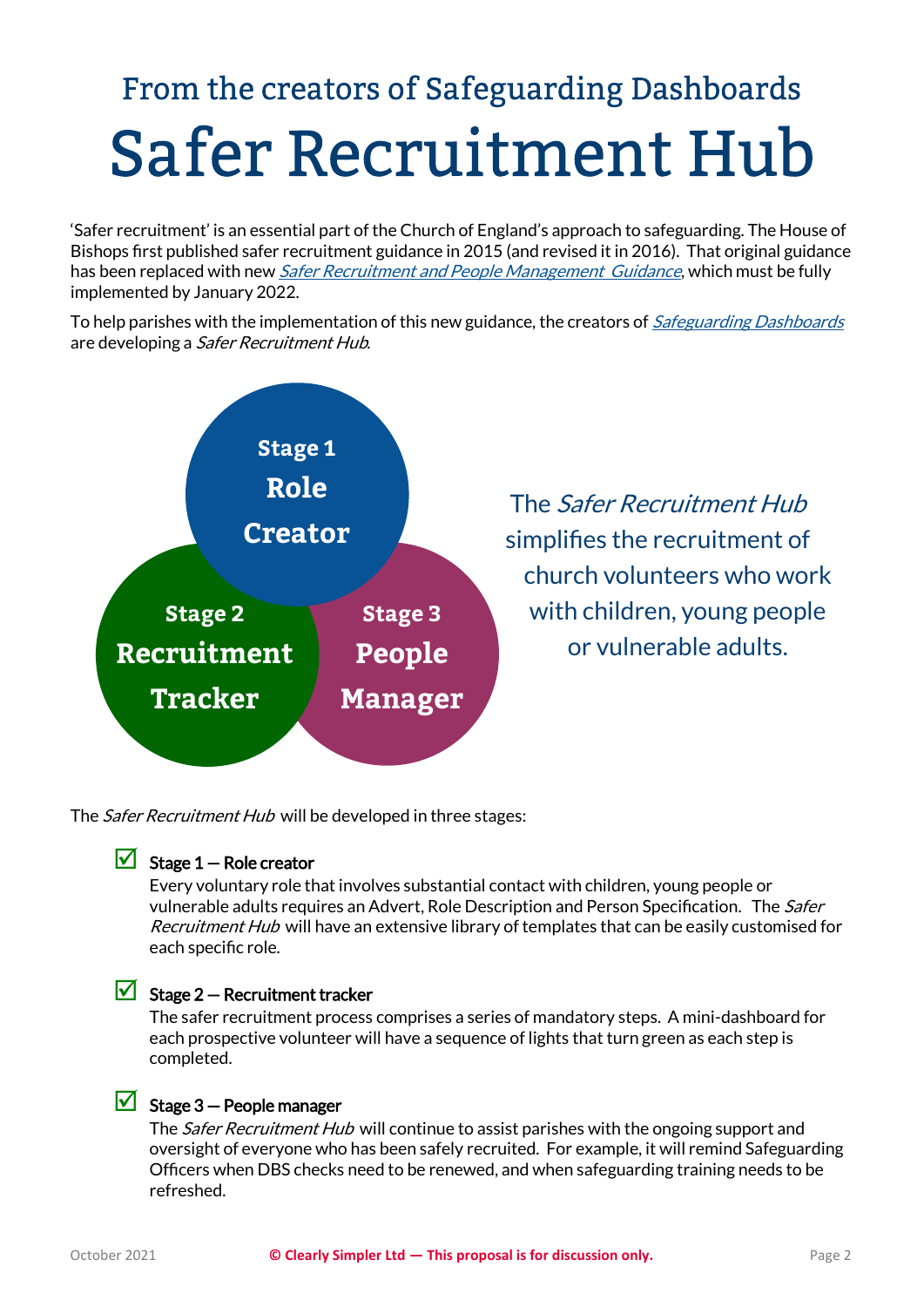The *Safer Recruitment Hub* will also have the following key features:

### $\Box$  Clear and simple

The Safer Recruitment Hub will be fully integrated with Safeguarding Dashboards, and will build upon its reputation for clarity and simplicity.

#### $\sqrt{\phantom{a}}$  Responsive design

The *Safer Recruitment Hub* will work equally well on a laptop, tablet or mobile phone.

### $\sqrt{\phantom{a}}$  Safer recruitment records

The *Safer Recruitment Hub* will automatically keep a record of non-confidential information relating to the safer recruitment process. This will provide assurance and evidence that the safer recruitment process has been correctly followed.

# Stage 1 – Role creator

Every voluntary role that involves substantial contact with children, young people or vulnerable adults requires an Advert, Role Description and Person Specification. The Safer Recruitment Hub will have an extensive library of templates that can be easily customised for each specific role.

.

Our aim is that a parish can customise and download an Advert, Role Description and Person Specification in just a few minutes.

- Step  $1 -$  Select a template from our library We will work closely with dioceses and the National Safeguarding Team to produce an extensive library of high-quality templates.
- Step  $2$  Customise the role summary Each template will have a standard role summary that can be easily adapted for a specific role.
- Step  $3$  Choose the key responsibilities Each template will have a list of common responsibilities that are often associated with the role. A parish user can simply select the ones that are relevant, and then add any others that are needed.
- Step 4 Select the correct type DBS check and training requirements.

Each template will have guidance about the type of DBS check and safeguarding training that is required.

• Step  $5 -$  Download the documents The final step is to download the finished Role Description and Person Specification. These documents will be fully compliant with the latest requirements from the House of Bishops.